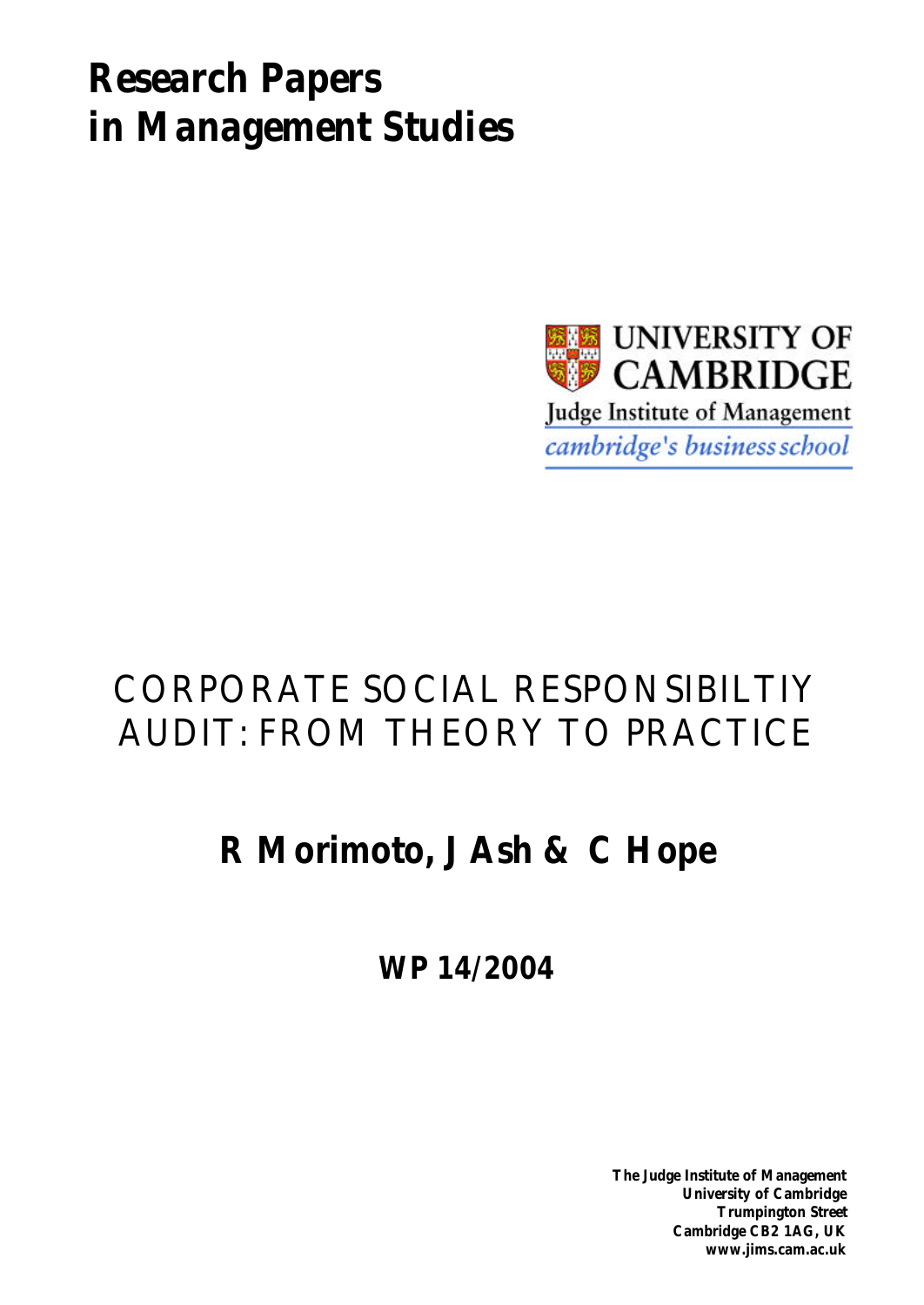These papers are produced by the Judge Institute of Management, University of Cambridge.

The papers are circulated for discussion purposes only. Their contents should be considered preliminary and are not to be quoted without the authors' permission.

## CORPORATE SOCIAL RESPONSIBILITY AUDIT: FROM THEORY TO PRACTICE

## **R Morimoto, J Ash & C Hope**

### **WP 14/2004**

Risako Morimoto Judge Institute of Management University of Cambridge Email: r.morimoto@jims.cam.ac.uk

Chris Hope Judge Institute of Management University of Cambridge Email: c.hope@jims.cam.ac.uk

John Ash Judge Institute of Management University of Cambridge Email: j.ash@jims.cam.ac.uk

Please address enquiries about the series to:

Research Support Manager Judge Institute of Management Trumpington Street Cambridge CB2 1AG, UK Tel: 01223 760546 Fax: 01223 339701 E-mail: research-support@jims.cam.ac.uk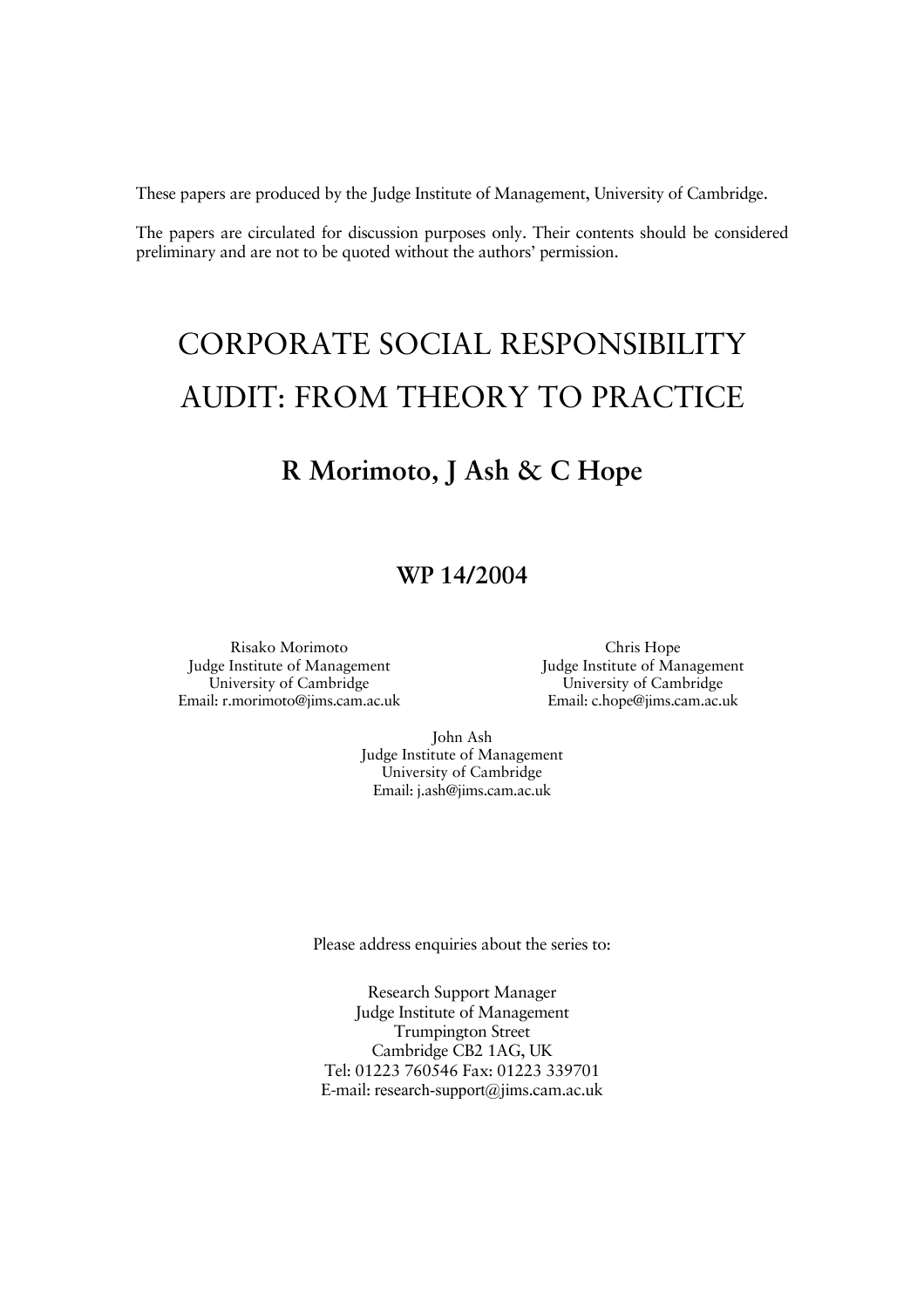#### Corporate social responsibility audit: from theory to practice

Risako Morimoto, John Ash, Chris Hope

#### **Abstract**

This research examines the possibility of developing a new corporate social responsibility (CSR) auditing system based on the analysis of current CSR literature and interviews conducted with a number of interested and knowledgeable stakeholders. This work attempts to create a framework for social responsibility auditing compatible with an existing commercially successful environmental audit system. The project is unusual in that it tackles the complex issue of CSR auditing with a scientific approach using Grounded Theory. On the evidence discovered to date in the literature review and the interviews, CSR seems to be perceived by many as the social strand of sustainable development. However, there is far less agreement regarding its measurement. Both the literature review and the interview analysis indicate that developing an applied CSR auditing procedure will be a challenging task. This is principally due to the lack of formal study of this complex subject, which, despite the widespread debate it has engendered, still lacks a single and broadly accepted definition. The concepts developed from the findings of this research, together with the key factors identified in a literature review of CSR, were developed into a prospective CSR audit protocol.

**Keywords**: audit, business ethics, corporate social responsibility, environmental and social auditing, measurement, stakeholder management, sustainable development, ethical investment.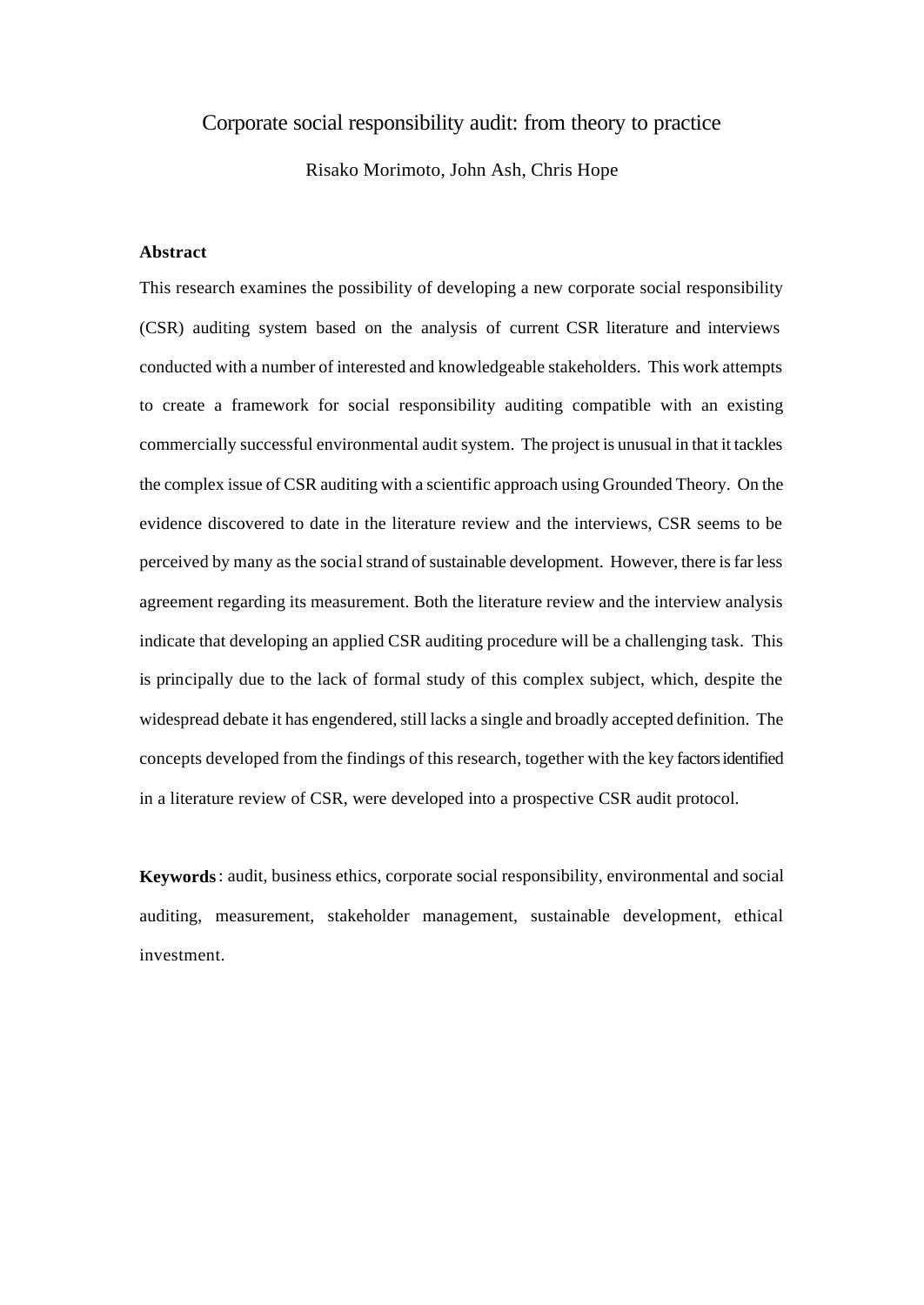#### **1. Introduction**

Business and academic researchers have shown increasing levels of interest in Corporate Social Responsibility (CSR) during recent years (Maignan 2002). The theme of environmental and social responsibility appears in a number of political and legal documents and is gaining ever-greater importance at the international level. Today, corporate leaders face a dynamic and challenging task in attempting to apply societal ethical standards to responsible business practice. Increasing pressure for social responsibility was ranked second in a Financial Times / PriceWaterhouseCoopers survey of the views of 750 Chief Executive Officers on the most important business challenges for companies in 2000<sup>1</sup>. Companies, especially those operating in global markets, are increasingly required to balance the social, economic and environmental components of their business, while building shareholder value.

This research examines the possibility of developing a new CSR auditing system based on the analysis of current CSR literature and interviews conducted with a number of interested and knowledgeable stakeholders. The study attempts to create a framework for social responsibility auditing compatible with an existing commercially successful environmental audit system, and it is distinct in that it tackles the complex issue of CSR auditing with a scientific approach using Grounded Theory.

 Examining the perceptions of CSR in different sectors and the role it plays in them, this research emphasizes the scientific and academic issues surrounding the establishment of an applied CSR auditing procedure. It further explores the possibility of developing practical measurement systems for CSR, and examines the procedures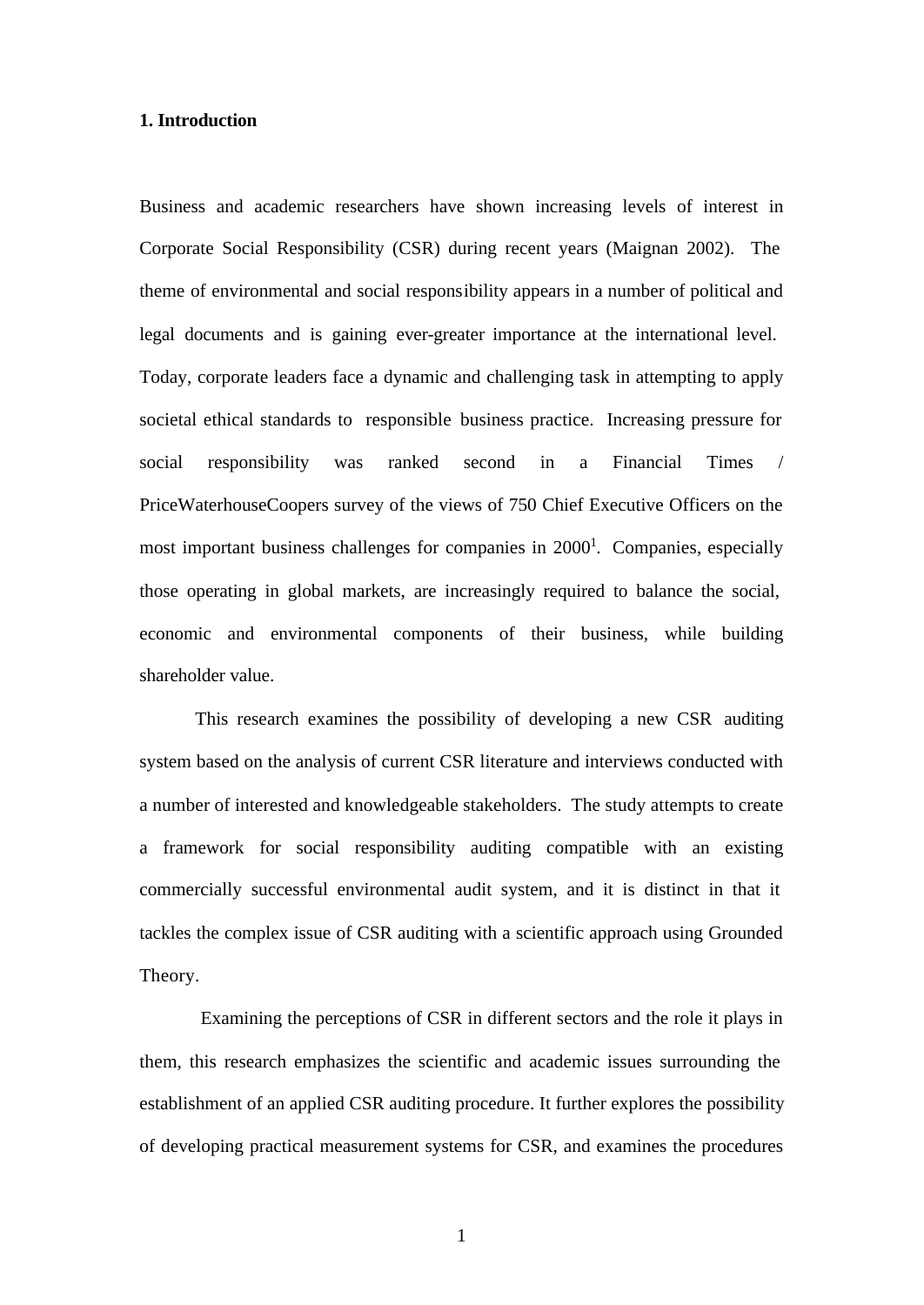that are currently being implemented. Two research questions are addressed in this research: first, whether CSR is the social strand to sustainable development as interpreted by Brundtland. Second, what criteria could be used to measure CSR as interpreted within sustainable development.

This paper reviews available literature on CSR, examining its nature, as well as providing an overview of the main arguments. Using data collected in a programme of interviews, the research also draws on the views of key commentators and practitioners to propose a set of indices for CSR auditing. The paper consists of the following sections. Following the introduction at section 1, the research questions are stated and the methodology used in this study is described in Section 2. Section 3 presents the findings from the literature review and the interview analysis process. Together, these provided answers to the research questions posed in Section 3. Section 4 concludes and provides recommendations based on the analysis.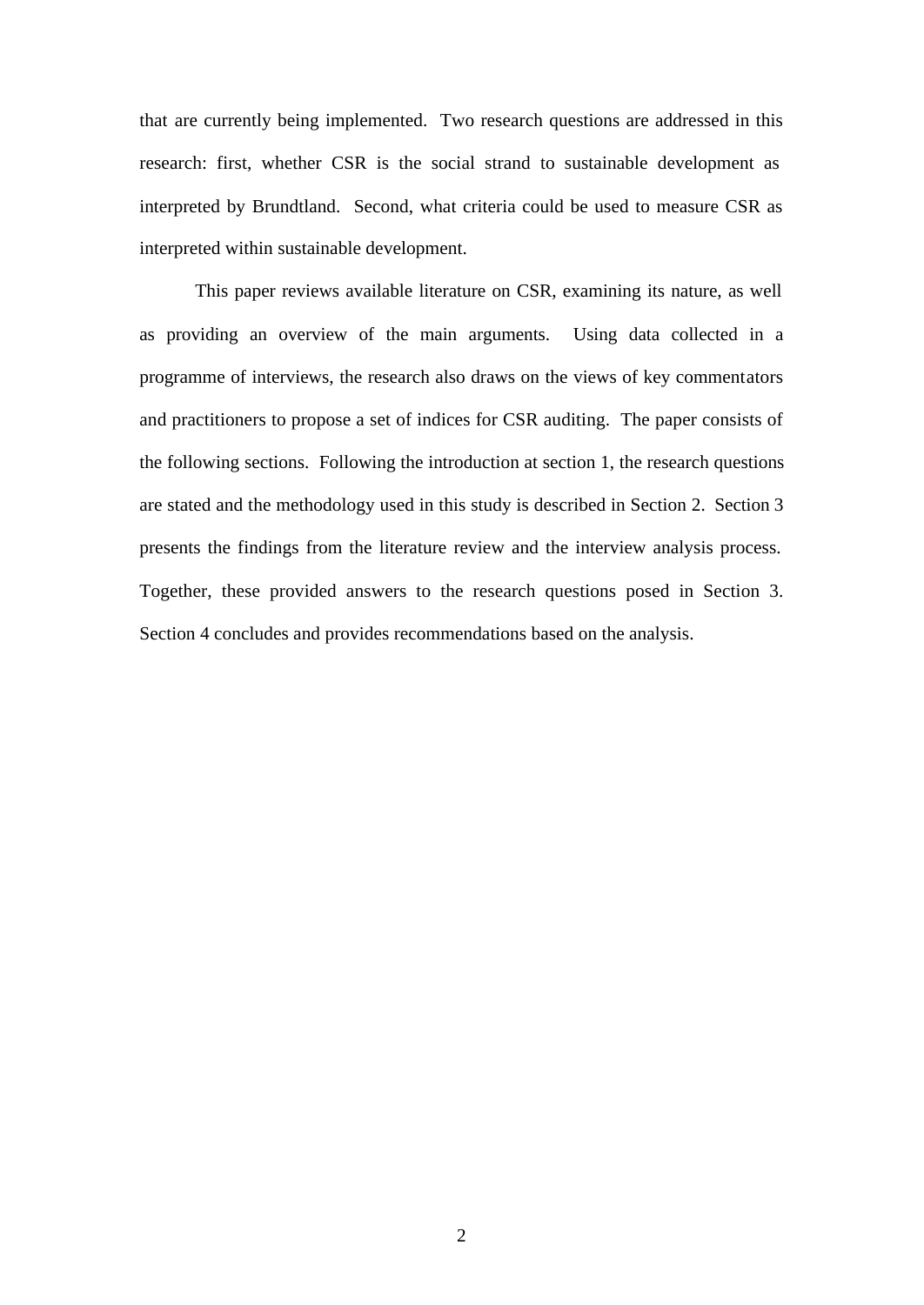#### **2. Methodology**

In order to examine the possibility of developing a CSR auditing system, the following two research questions are selected as the most appropriate:

#### Question 1:

" Is CSR the social strand to sustainable development as interpreted by Brundtland?" Question 2:

"What criteria could be used to measure CSR as interpreted within sustainable development?"

These questions address some of the most fundamental issues in CSR. The first seeks to identify the relationship between CSR and sustainable development, including the definition of CSR against the backdrop of sustainable development. Question 2 then considers the best approach to the measurement of CSR, Providing a fundamental framework upon which an auditing system may be developed, and theory transformed into practice.

This research was undertaken in three stages: First, existing literature was reviewed to investigate whether any similar studies had been conducted before, determine the nature of any existing documents and gain an overview of the main arguments. Second, data was collected in a programme of interviews to draw on the views of key commentators and practitioners and propose a set of indices for CSR auditing. Finally, data analysis was conducted using an established scientific approach.

The methodology used as the basis of this study is the *Grounded Theory approach*, which is defined as the discovery of theory from data systematically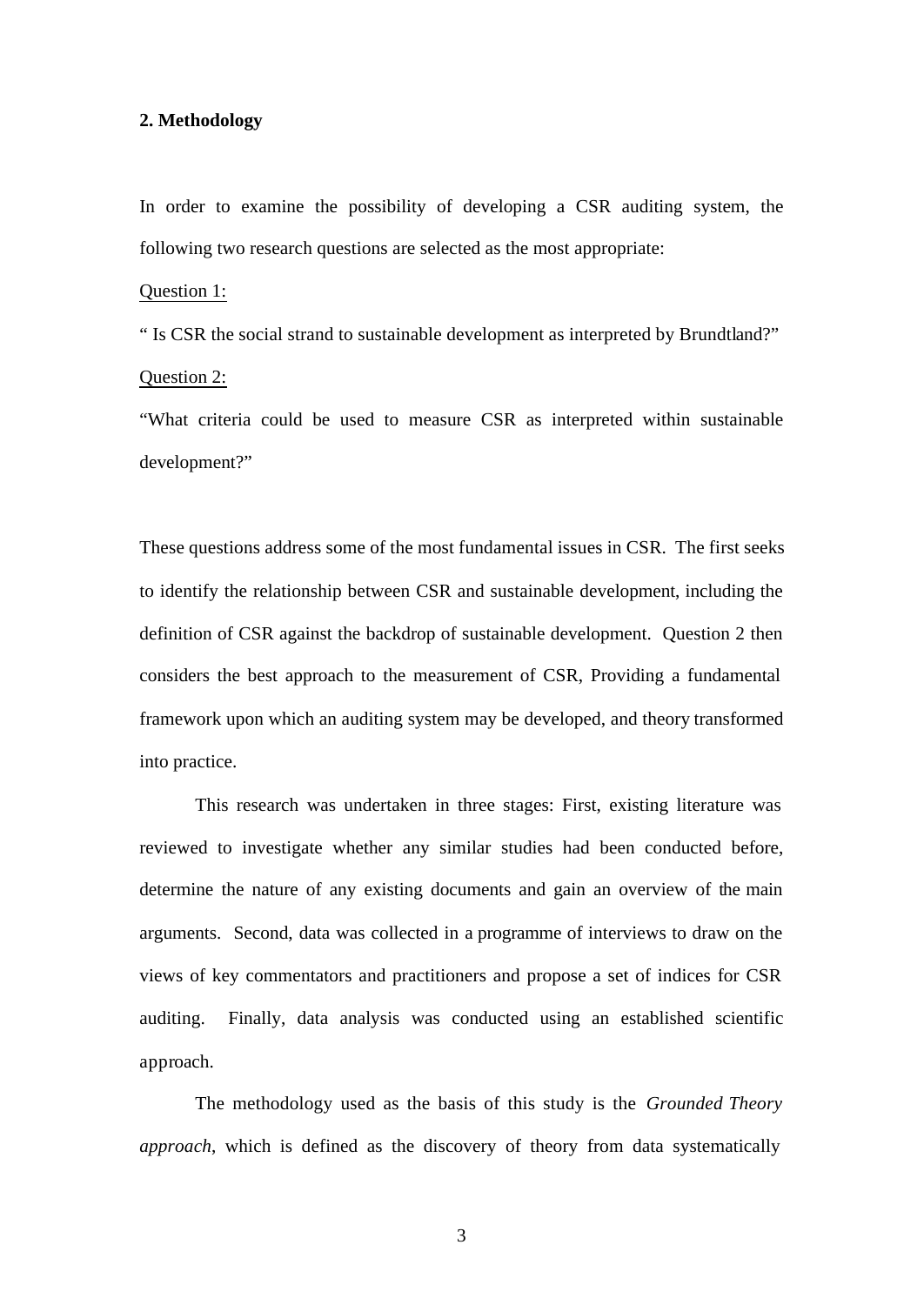obtained from social research (Glaser and Strauss 1967). This method was chosen because of its capacity to generate theoretical explanations from largely qualitative information of the sort captured during the interview programme. It is also a robust scientific approach that provides results from diverse and unstructured data. Essentially, Grounded Theory makes implicit belief systems explicit. As a result of this process, the resulting theory has descriptive power over the source dataset, and to the extent that the dataset is representative of a given population, broader application than theories based on rival principles. The grounded theory method is case-oriented; cases similar in a number of aspects but with different outcomes may be compared to determine where key causal differences lie, while cases that have similar outcomes are examined to see which conditions they have in common, thereby revealing necessary causes. The quality of the resulting theory can be determined by its ability to explain new data (Glaser and Strauss 1967).

In the Grounded Theory approach, data are collected and a theory subsequently developed to account for the phenomena the data illustrate. The theory is 'grounded' in the data; developed from it by the analysis process and tested in the existing data for verification. Glaser and Strauss (1967) emphasize that the grounded theory approach is very useful in providing explanations when researchers are confronted with substantive issues where they have no theory. Hence, the approach finds useful application in behavioral and management problems.

Preparatory to the development of a CSR auditing system, the research examines the perceptions of key individuals drawn from different sectors in the United Kingdom regarding problems in the definition and measurement of CSR. The data in this study were collected in such a manner as to explore the spectrum of perception in the relevant sectors and to understand the diversity of those perceptions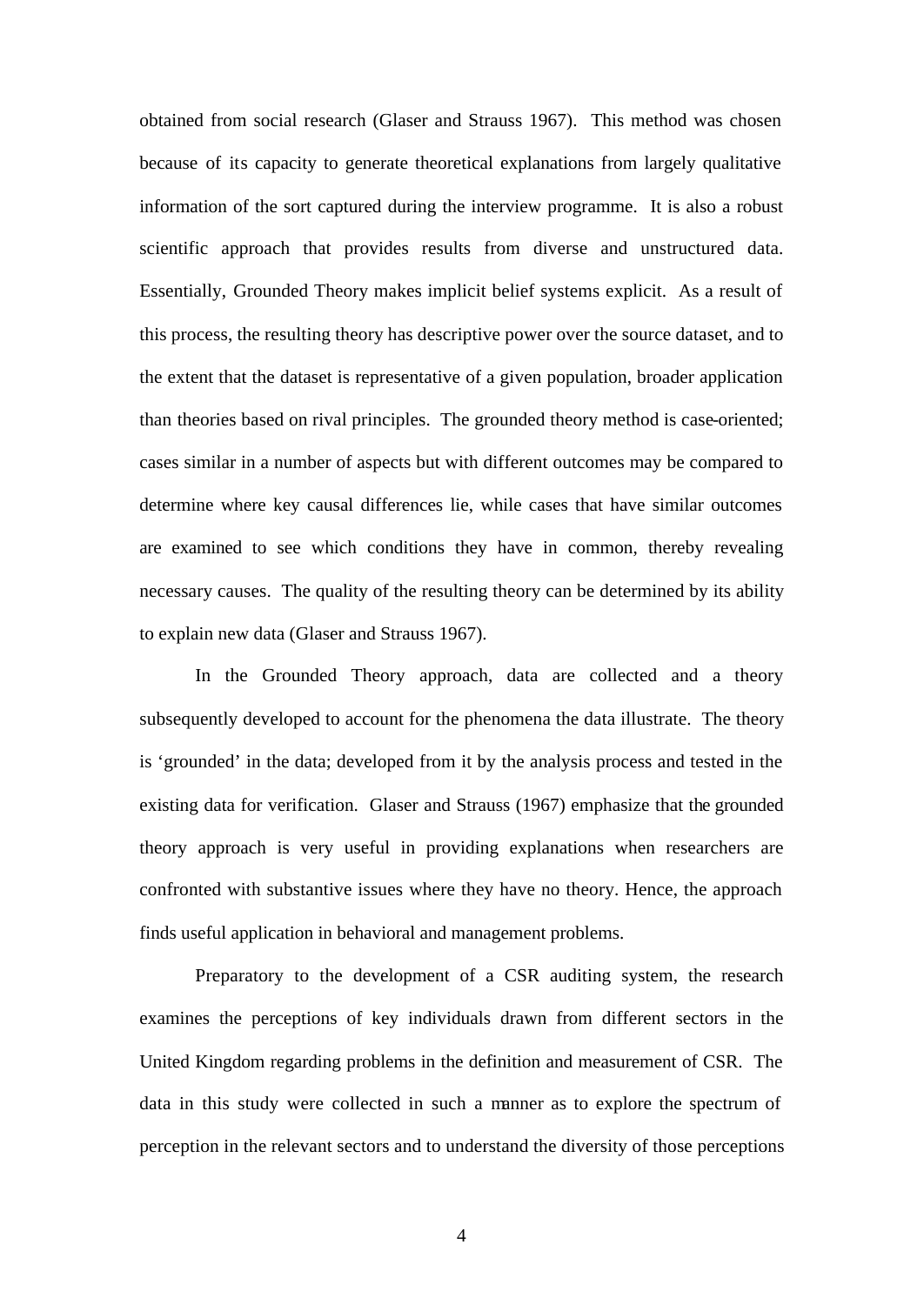as well as any similarities. This was achieved by means of a tested interview guide. Then, applying the methodology of Grounded Theory, a theory was developed to account for the phenomena evident in perceptions and behaviours associated with CSR. According to Glaser and Strauss (1967), the basic criterion governing the selection of interview groups for discovering theory is their theoretical relevance for furthering the development of emerging categories, or data themes. In this case, a number of sectors in society are relevant to the understanding of CSR issues. As with all research, constraints of time and interviewee availability limited the number of interviews collected, and it was important to inform the choice of subject by the extent to which they were representative. The interviewees were drawn from four groups: government, the private sector, the academic domain, and non-governmental organizations (NGOs), each of which was likely to have a particular perspective on CSR issues. Each interview lasted one hour on average

The interviews for this project were conducted over a period of two months. The data recorded during the meetings were transcribed, and then verified prior to entry in a computer database. The system chosen for this enables the researcher to categorize statements in the interviews. Each category can then be examined to see its relevance, and possible linkages between the categories or themes can be explored to form and test theory.

#### **3. Findings**

This section considers the key issues found in the literature review and the interview data analysis. The literature survey of CSR related material revealed a vast body of information. Most of the literature discovered appears not to be peer reviewed scientific texts or academic papers. Rather, it consists to a great extent of subjective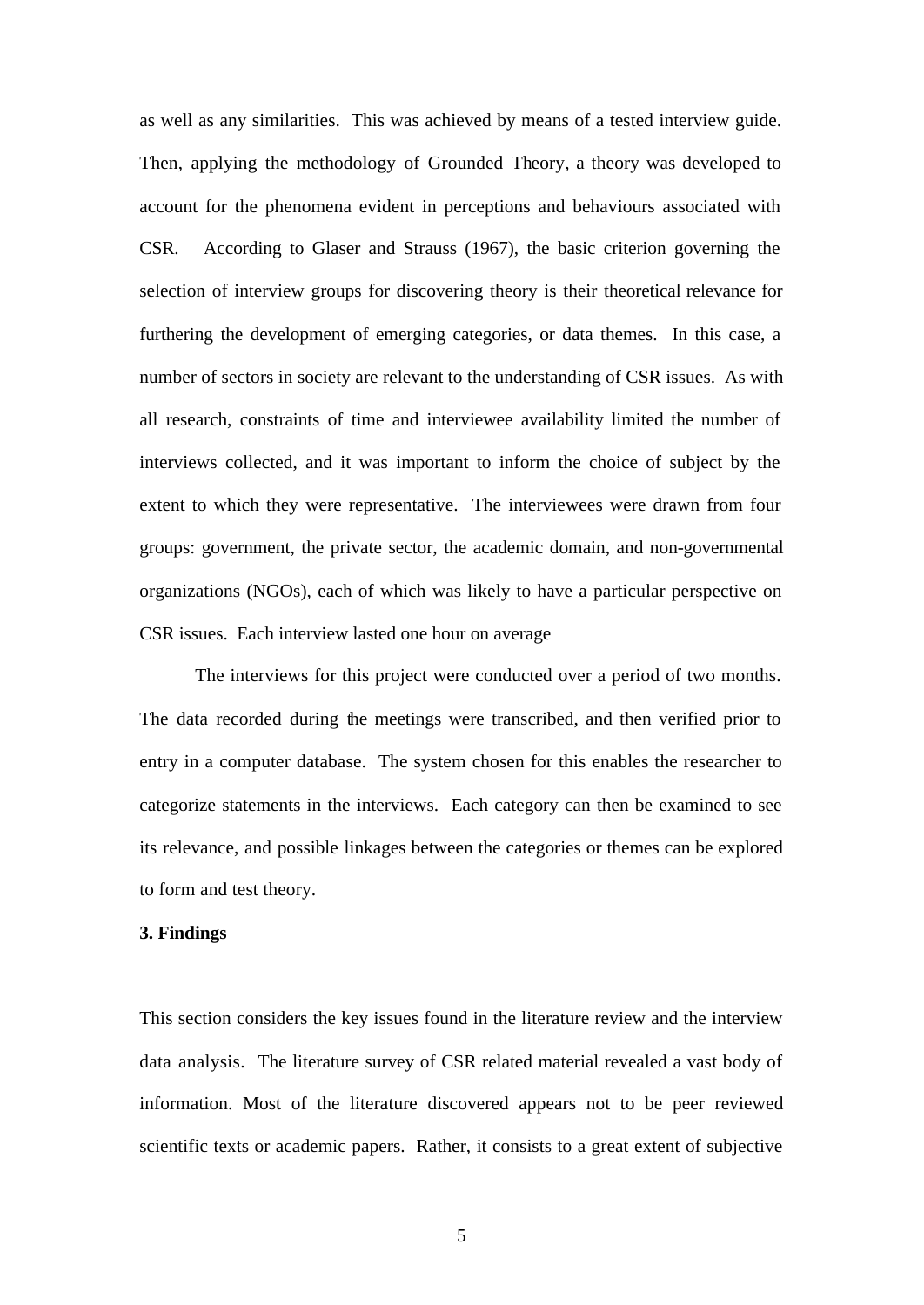comment in business magazines or company reports. The review also showed the extent to which the volume of the literature is increasing over time, a rate of increase that appears to be rapid, especially from the 1990s onwards, indicating the significance and timeliness of this research.

Despite some notable exceptions that may have been inspired by the protestant ethic, the concept of corporate responsibility for most companies was largely economic in the  $19<sup>th</sup>$  century. This view has modified with time under the influence of government and public pressure, with a resulting contemporary view of CSR that is still economically oriented, though underpinned by the requirement to consider social causes and the social consequences of an organization's economic activities. The major perception of CSR is that it can be an excellent tool for enhancing the legitimacy of the firm among its stakeholders and the development of a positive corporate image.

A key vehicle for enhancing corporate image is the social report (Hess 1999). The value of the social report is perceived as residing in the creation of social transparency as well as in institutionalizing responsible decision-making and creative thinking in management. Effective development of social reporting can be seen in the recent success of non-mandatory environmental auditing<sup>2</sup>. Building on this progress, Hess (1999) argues that there is a need to establish an audit system that includes all aspects of a firm's social performance.

On the evidence discovered to date in the literature, CSR seems to be perceived by many as the social strand of sustainable development, including the World Business Council for Sustainable development, and the European Parliament. However, there is far less agreement regarding its measurement. The literature review indicates that developing an applied CSR auditing procedure will be a challenging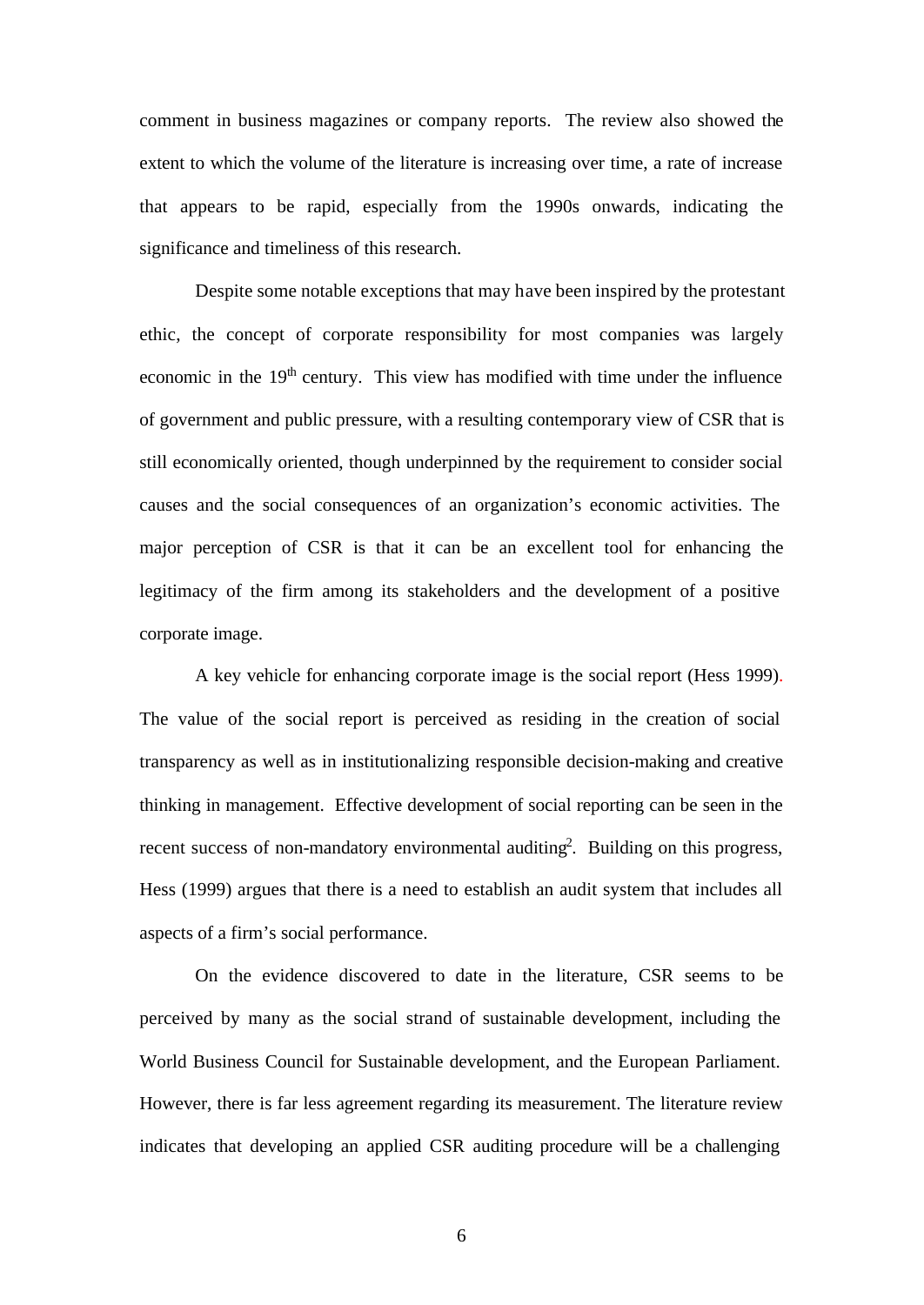task. This is mainly due to the lack of formal study of the topic, despite the widespread debate it has engendered. However, several current measurement procedures for CSR exist, which gives a promising indication that there is sufficient experience to develop appropriate methods and indices for a comprehensive auditing system.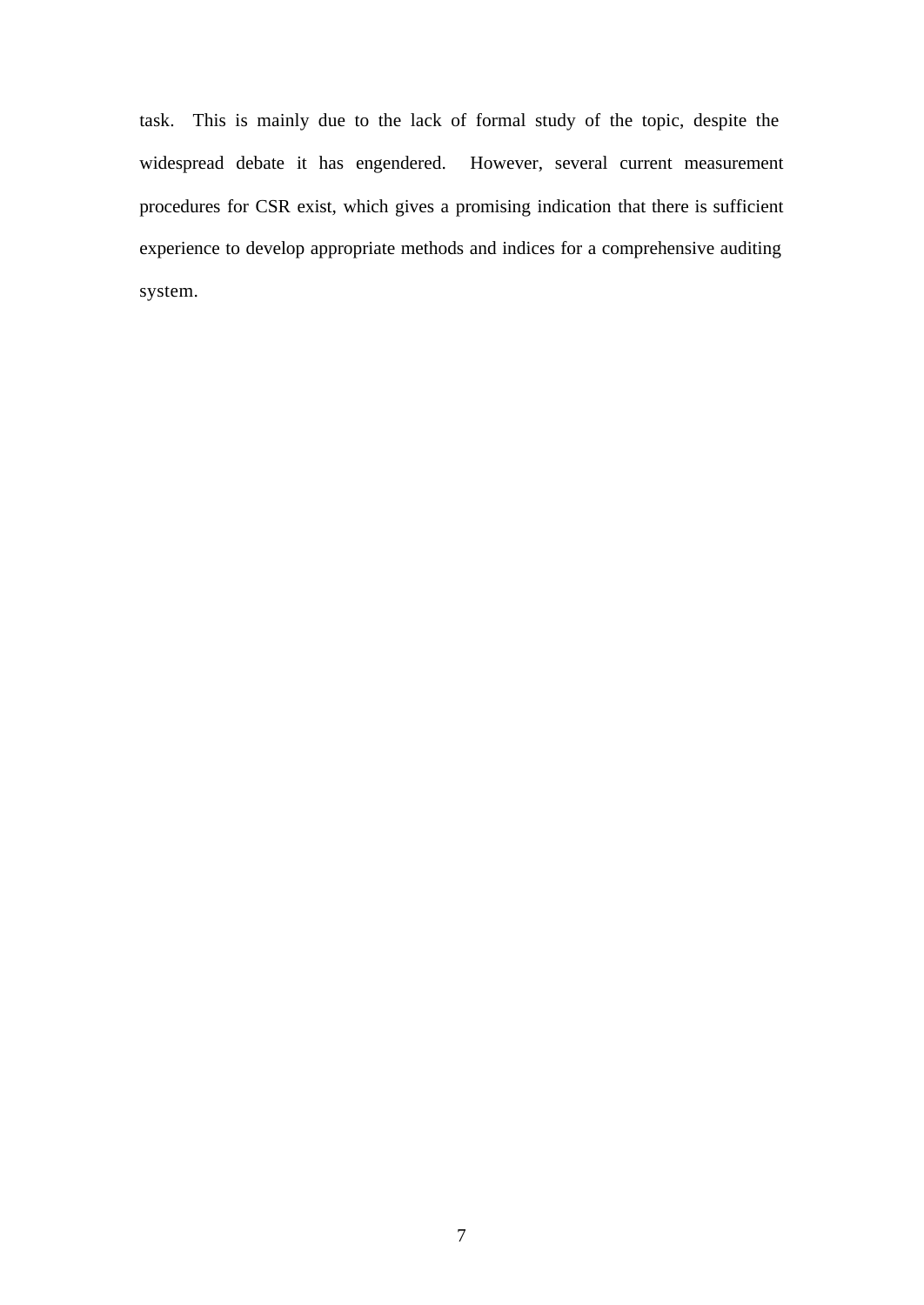Increasing concerns about the effects of economic development on health, natural resources and the environment in the 1980s led the World Commission on Environment and Development to produce the Brundtland Report (1987). The report highlights three fundamental components of sustainable development: environmental protection, economic growth and social equity. These in turn are linked to the idea of intergenerational responsibility. The report defines sustainable development as the right of the present generation to meet its need for development with respect for future generations' rights and opportunities to develop. Thus, the essence of sustainable development has been identified as the rule of solidarity between generations (Rudnicki 2000). The report also calls for the development and expansion of international institutions for co-operation and legal mechanisms to confront common concerns; most importantly, for increased co-operation with industry. Thus, participation and responsibility by the whole of society may be viewed as key elements in achieving sustainable development, which indicates that social responsibility is itself closely connected with the concept of sustainable development (Rudnicki 2000). The perception of social responsibility as providing a major means of achieving long-term economic success is favoured by a number of commentators, including Elkington (1997), Zadek *et al* (1997), Wheeler and Sillanpää (1997), Gonella et al., (1998), McIntosh *et al* (1998), and SustainAbility (1999).

Sillanpää (1998) argues that existing methodologies do not assess whether an organization is socially sustainable, or if its actions have contributed to socially sustainable development, because of the absence of agreed criteria defining socially sustainable outcomes. Progress towards sustainable development requires businesses to assess their performance against the ethical concerns of stakeholders regarding economic, environmental and social issues. Stakeholder-inclusive social auditing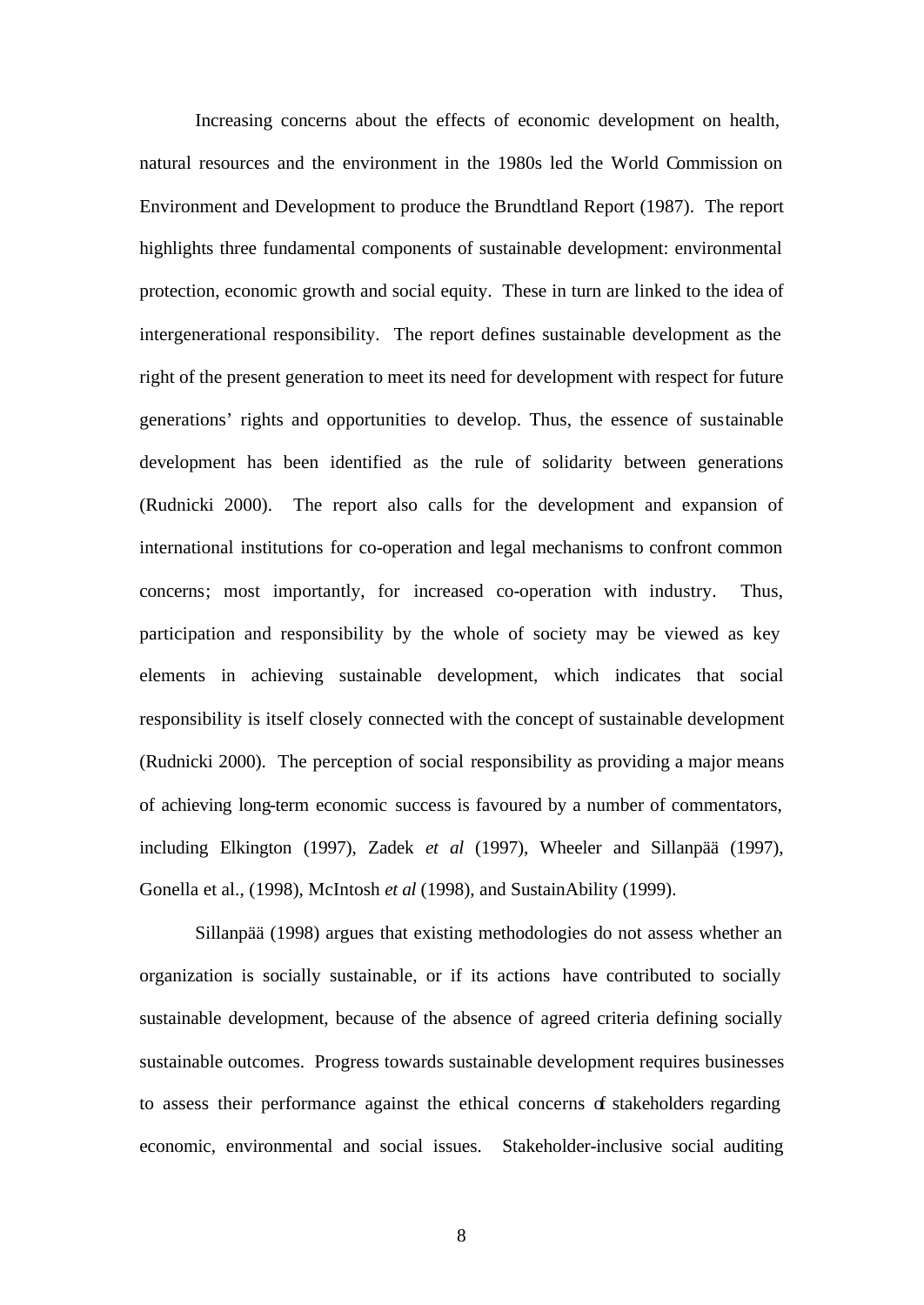could help to establish the substantive meaning of the social dimension of sustainable development in its own right, as well as facilitating the development of integrated auditing tools across the different dimensions of sustainable development (Sillanpää 1998).

There are several measurement methods for CSR being implemented by different organizations. According to Sethi (1975), a structural framework to facilitate analysis of corporate social activities should have at least the following two properties. First, categories for classifying corporate activities should be stable over time, which makes historical comparisons possible. Second, the definitions of various categories should be applicable across firms, industries, or even social systems, making comparative analysis possible.

The literature review indicated that audit procedures that operate by gauging an organization's performance at ascending levels of managerial competency are not uncommon. Kok *et al.* (2001) developed a corporate social responsibility audit following the underlying methodology of the quality award and excellence models. The audit instrument uses a combination of the fourteen aspects of social responsibility, and four levels of scoring the extent to which social responsibility policy has been developed in an organization, to analyze both its current and future CSR status.

The major difficulty of developing a new audit system would seem to be the derivation of appropriate indices. Two major obstacles are evident from the literature in this respect: bias in choosing categories against which an organization's performance may be measured, and the difficulty in identifying indices applicable to all sectors. The examination of current procedures, and interviews with personnel in the organizations that have created some of the systems noted above, were necessary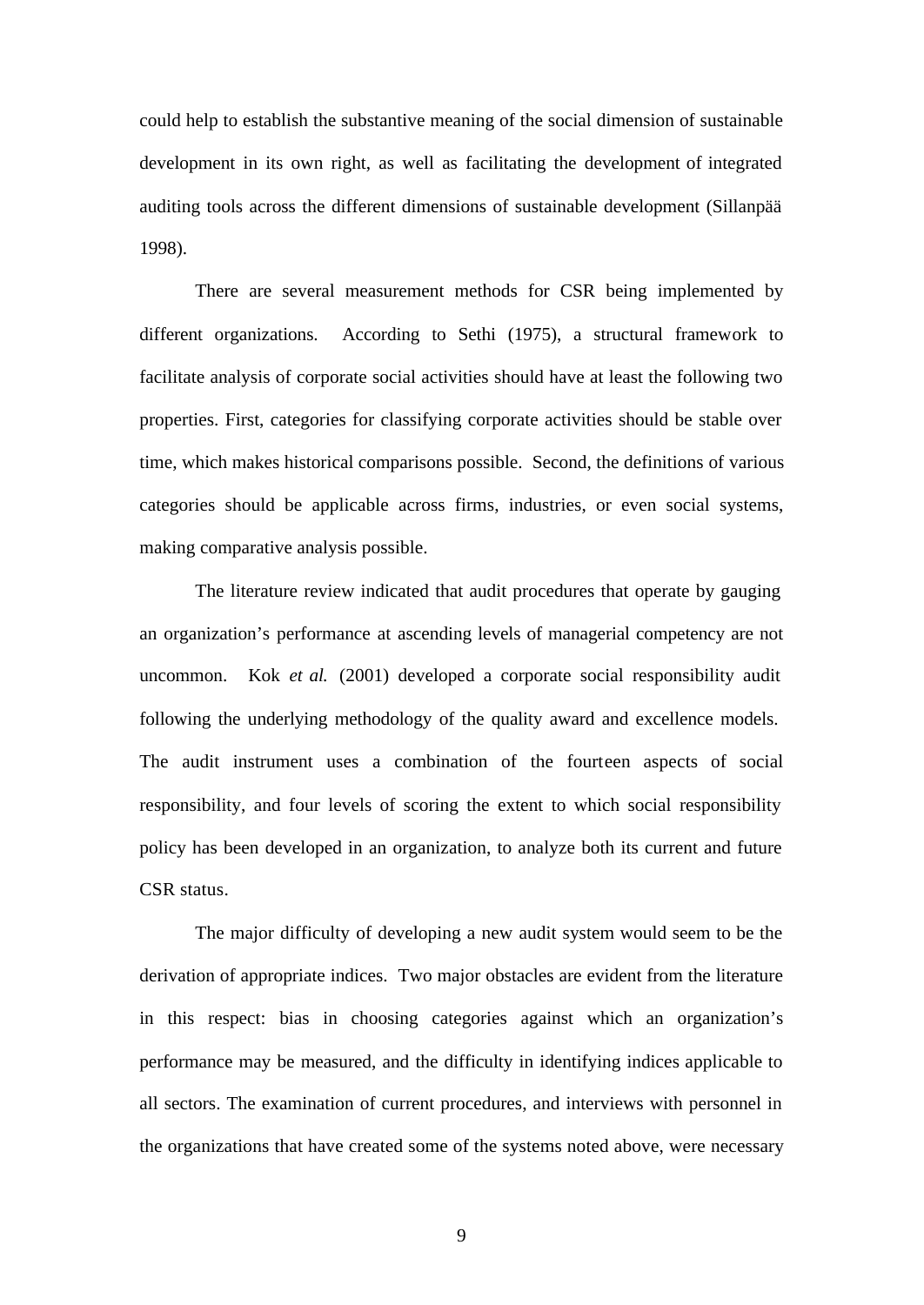precursors to developing the evaluation methods and indices on which the CSR audit system proposed below is founded.

The literature reviewed for this project indicated that developing an applied environmental auditing procedure for CSR will be a challenging task. This is largely due to a lack of study on the topic undertaken using rigorous scientific or academic methodology, despite the widely reported debate surrounding the subject. However, the presence of current measurement procedures for CSR is a positive indication that given a process of development and testing, an auditing system may be devised that meets the requirements of organizations covering a broad spectrum of activity types.

The most daunting barrier to a CSR audit protocol resides perhaps not in the complexity of its creation, but rather in its implementation. A system of measurement may well accord with high standards but yet fail to create an acceptable output because of vested interests. Both the literature review and the interview data suggested the necessity of involving all stakeholder groups in any auditing system that seeks to promote sustainable development. The other crucial factor in developing a comprehensive CSR auditing system is to address the problem of negative screening. It may be morally questionable to exclude some specific organization simply by virtue of the principal product or service it provides. All organizations have negative as well as positive impacts, and exclusion is not a path to improvement. On the basis of this finding, the CSR assessment that is proposed is deliberately designed to support audit in any type of organization.

The 'tick-box' approach to auditing attracted several criticisms during the interviews. Specific comments included the lack of explanatory power inherent in such a system. Some interviewees favored an assessment incorporating a mixture of quantitative and qualitative methods. This idea is rooted in the fact that while some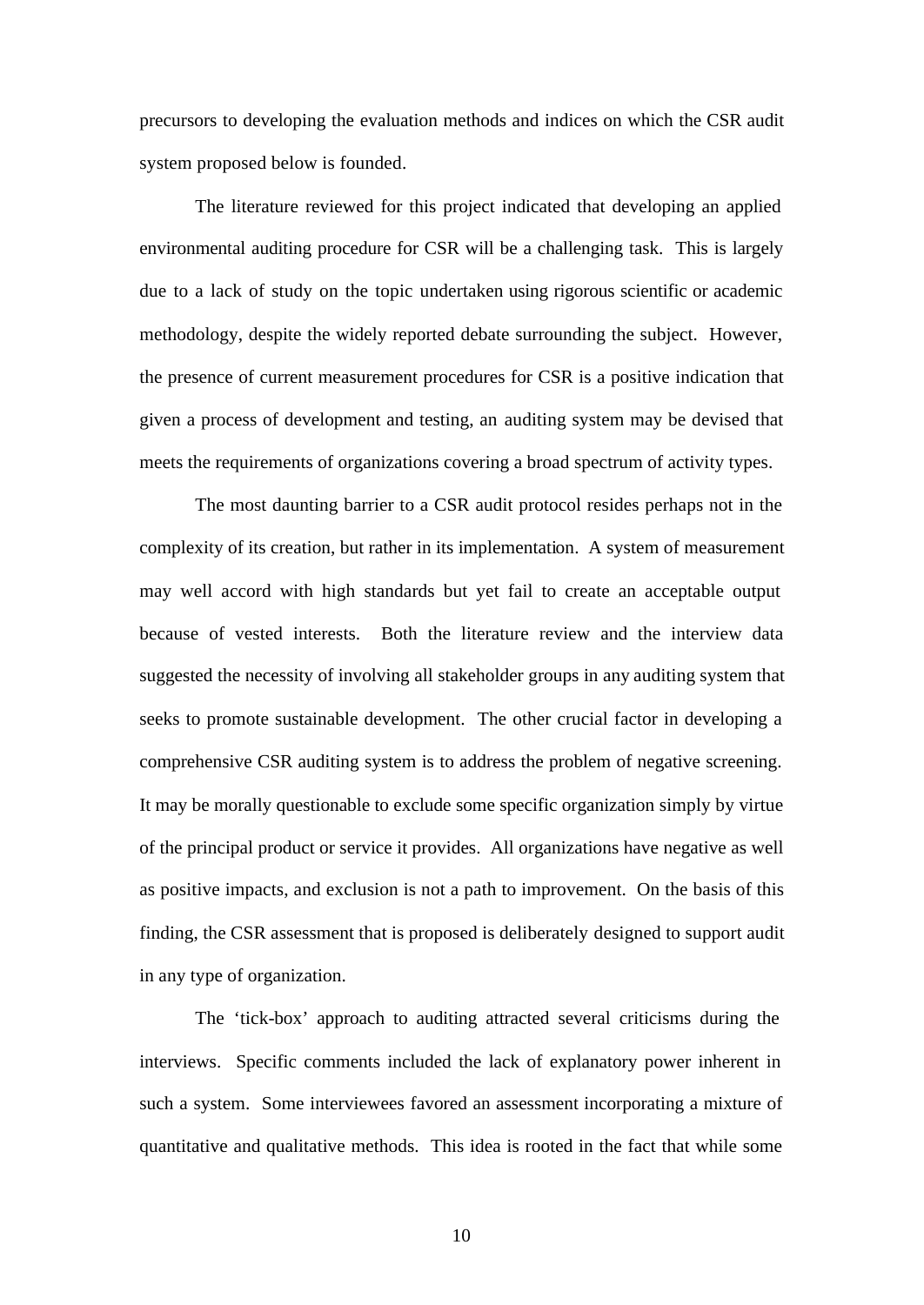phenomena, such as environmental impacts, are readily quantifiable, social issues are not.

One pivotal difficulty in developing a single measurement system for CSR appears to be the lack of one broadly accepted definition of the concept. This is revealed in the interview data, which manifested a diversity of individual perceptions of CSR. To overcome this problem, an officially agreed definition set by the government or an authoritative international organization is most desirable.

The interview data analysis indicates that the following six elements are the most significant factors in achieving successful CSR: good stakeholder management, good corporate leadership, greater priority for CSR at board level, the integration of CSR into corporate policy, regulation at national and international level, and the active involvement of, and good coordination between, government, business, NGOs and civil society. It is suggested that these key elements should be considered for incorporation into any prospective CSR auditing system. An existing commercially successful environmental audit system appears to favor the adaptation of these key elements to its measurement approach, although further verification of this ranking will be necessary to ensure appropriate empirical support.

A matrix was developed in this study to illustrate the factors essential in CSR as perceived by the different stakeholders (Figure 1), including the six key elements noted above. This matrix is an attempt to place the position of each stakeholder group into context with regard to CSR. Understanding the background of CSR development as viewed by each stakeholder is essential to the development of a meaningful CSR auditing system.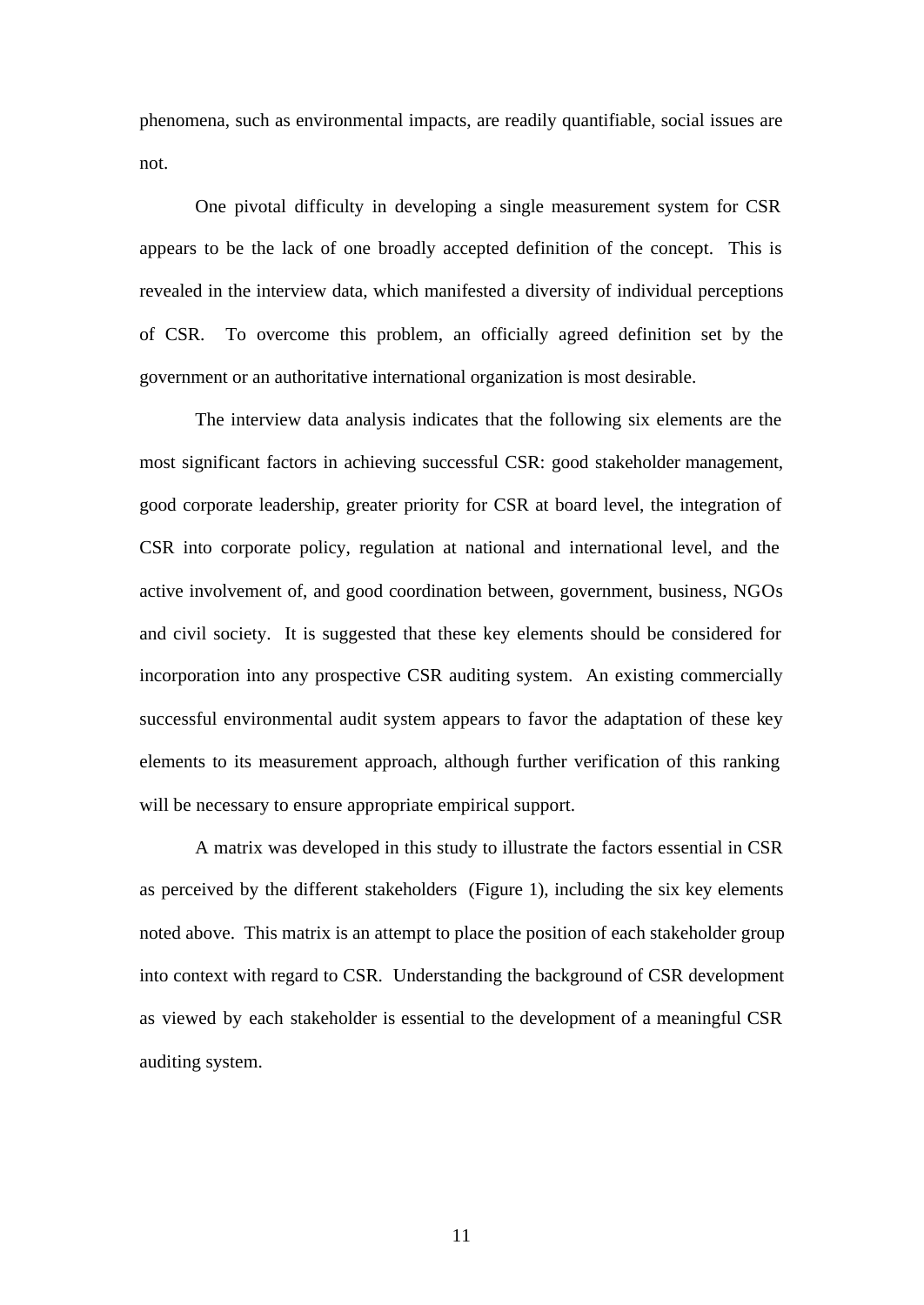| <b>Environment</b>                                                                                                                      | Actor                          | <b>Process</b>                                                               |                                                                                                                                                                                               | Six key elements for successful CSR                                                                       | Outcome                                                                                       |
|-----------------------------------------------------------------------------------------------------------------------------------------|--------------------------------|------------------------------------------------------------------------------|-----------------------------------------------------------------------------------------------------------------------------------------------------------------------------------------------|-----------------------------------------------------------------------------------------------------------|-----------------------------------------------------------------------------------------------|
| Competitive<br>market<br>CEO <sub>s</sub> see the<br>commitment<br>increasingly<br>important to<br>creating well-<br>managed<br>company | Private sector                 | Practice CSR                                                                 | i) Good<br>stakeholder<br>management<br>ii) Greater<br>priority for<br>CSR at board<br>level<br>iii) Integration<br>of CSR into<br>corporate<br>policy<br>iv) Good<br>corporate<br>leadership |                                                                                                           | More efficient business, greater<br>share price, long-term business<br>success                |
| CSR perceived<br>as a business<br>contribution to<br>sustainable<br>development                                                         | <b>NGOs</b>                    | Putting CSR in<br>practice by<br>stakeholder<br>dialogue and<br>consultation |                                                                                                                                                                                               |                                                                                                           | Meaningful change in corporate<br>behaviour                                                   |
| CSR voluntary<br>initiative                                                                                                             | Government                     | Light-touch<br>regulation                                                    | More<br>Regulation                                                                                                                                                                            |                                                                                                           | Help organizations to tackle<br>sustainability                                                |
| Direct impact on<br>their daily life                                                                                                    | Local<br>inhabitants           | Positive<br>stakeholder<br>relationship<br>created by CSR                    |                                                                                                                                                                                               |                                                                                                           | Less negative impact on local<br>inhabitant and more positive<br>involvement of the community |
| Society where<br>CSR is<br>understood<br>better than the<br>past                                                                        | General<br>public              | Transparency<br>created by CSR                                               |                                                                                                                                                                                               | Active                                                                                                    | Better quality society                                                                        |
| Reputational<br>value<br>insignificant,<br>and no cost $\&$<br>time for CSR                                                             | Supplier                       | Through<br>supply-chains:<br>pressure from<br>larger<br>corporations         |                                                                                                                                                                                               | involvement of and<br>good coordination<br>between<br>government,<br>business, NGOs,<br>and civil society | SME participation in CSR                                                                      |
| Competitive<br>environment                                                                                                              | Employee $&$<br>contract staff | Positive<br>stakeholder<br>relationship<br>created by CSR                    |                                                                                                                                                                                               |                                                                                                           | Motivated, engaged, involved,<br>trained and committed<br>workforce                           |
| Corporations are<br>more transparent<br>and people<br>empowered by<br>choice                                                            | Clients &<br>customers         | Pressure on<br>corporations                                                  |                                                                                                                                                                                               |                                                                                                           | Better quality of goods $\&$<br>services                                                      |
| Share prices<br>reflect many<br>factors                                                                                                 | Shareholders                   | Active social<br>responsible<br>investment                                   |                                                                                                                                                                                               |                                                                                                           | Create market for CSR. Greater<br>share prices                                                |

**Figure 1. CSR-Stakeholder Matrix.**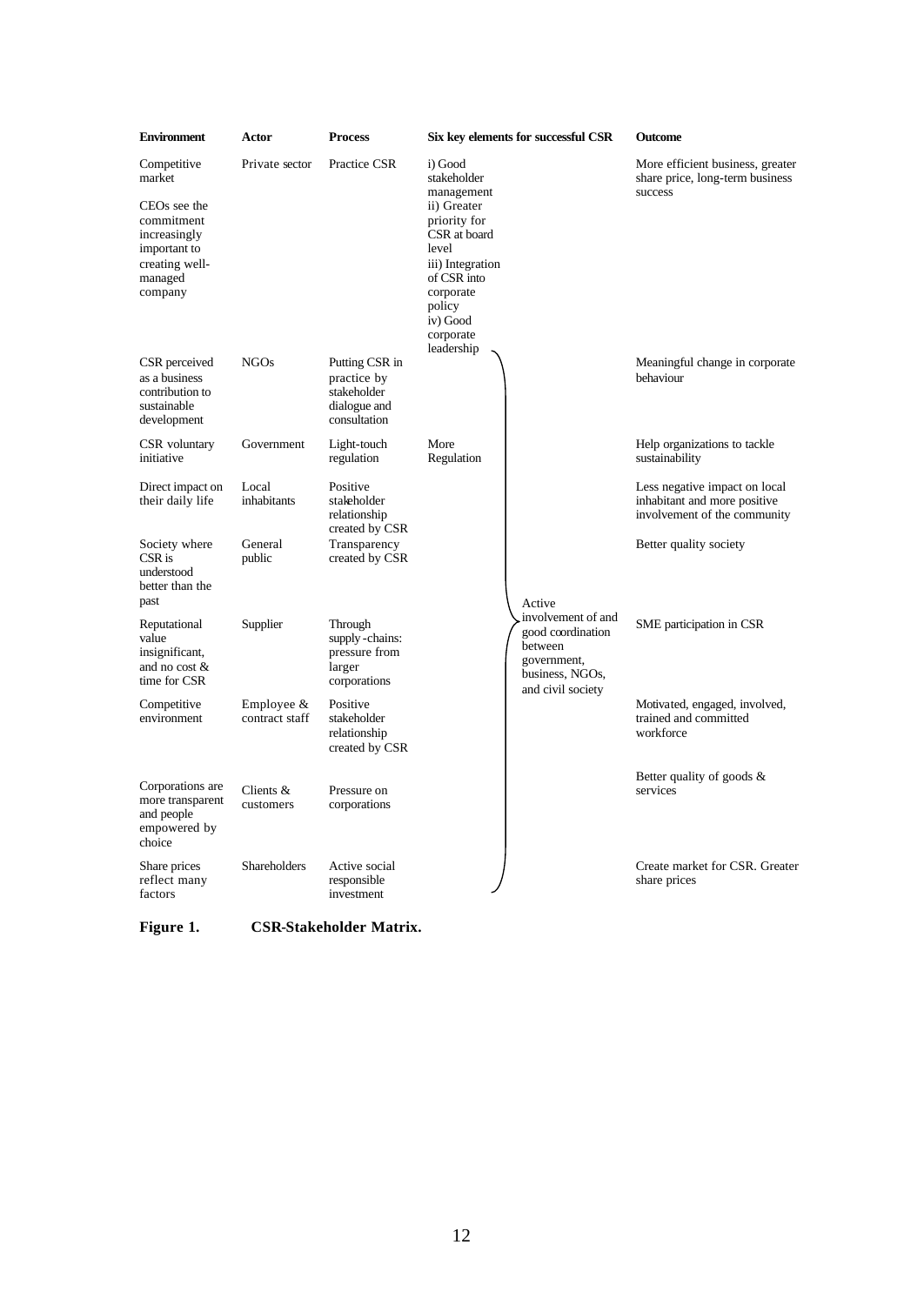With the analysis of the interview data complete, a concept for a proposed CSR auditing process was created, incorporating the findings of the literature review and the interview results. A sample page from the proposed audit protocol is presented in Appendix as an example. In order to verify its practical use and further refine the protocol, a one-day workshop was held, during which the draft was scrutinized by the researcher, a colleague and others. Two of the individuals present had experience in environmental auditing. The proposal consists of a set of indices against which an organization may be assessed. Each index of the draft protocol was thoroughly checked in order to examine its applicability, and the appropriateness of its wording. Having examined each index to verify its suitability for inclusion in the final draft audit protocol, a final process was undertaken in which a sample of evidence was proposed against each of the indices. In an assessment, the suggested evidence would be required to satisfy the auditor that the requirements of each index had been met. Documentary evidence is the most appropriate proof of compliance for any given index, although some verbal evidence, including the results of brief telephone surveys, is proposed in the case of some indices. The draft audit protocol is designed to be as simple as possible to support prompt completion of the procedure, although it nonetheless covers all of the key issues identified during the research. The main features of the audit protocol are as follows. First, it is designed to accommodate any type of organization without discrimination. Second, it assesses the organization's management system and its relations with all of the stakeholders, which are classified into a set of cohorts. Third, performance against each index is categorised as Essential, Required, or Desirable. Fourth, evidence, either documentary or gained during interviews, is identified against a series of indices that characterize the organization's performance in relation to each stakeholder group.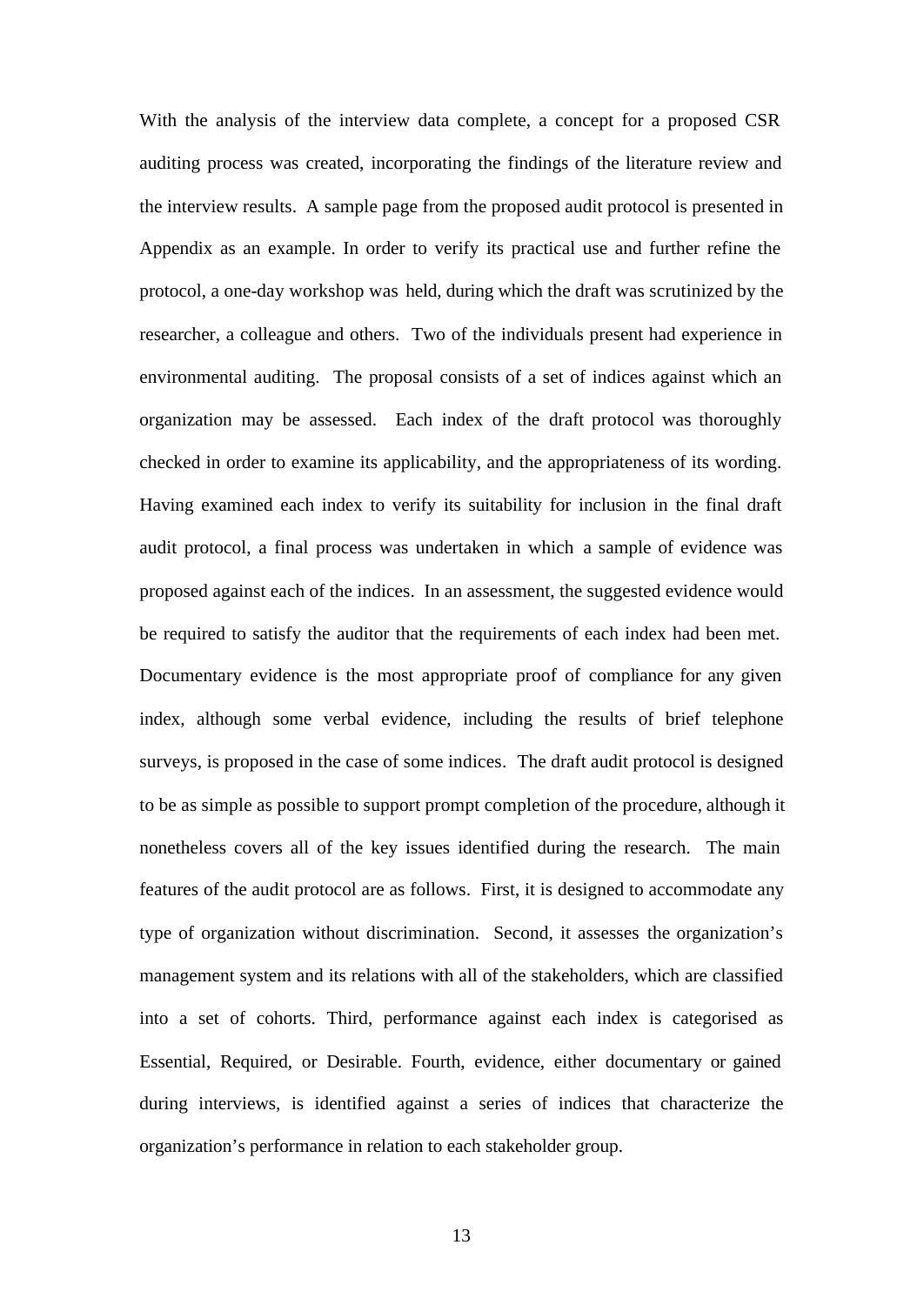The draft audit protocol consists of two main sections; a description of the CSR system architecture, and stakeholder factors. The CSR system architecture covers CSR policy, board responsibility, and codes of conduct, corporate governance, stakeholder engagement, environmental management, and complaints. The stakeholder factors section is divided into six sub-sections: employees & contract staff, shareholders, clients & customers, local inhabitants, suppliers, and the general public. All the indices are derived from issues identified as important to achieving successful CSR that emerged during the literature review and interview analysis.

#### **4. Conclusions**

This paper reports the findings of a study into subject of corporate social responsibility (CSR), including a literature review, and the outcome of a set of interviews conducted with subjects representing a number of stakeholder groups. This research is novel in the sense that it addresses the complex issue of CSR auditing with a scientific approach using Grounded Theory. The literature review revealed no studies of a similar nature.

On the evidence discovered to date, CSR seems to be perceived by many as the social strand of sustainable development as defined by Brundtland. However, there is far less agreement regarding its measurement. Both the literature review and the interview analysis indicate that developing an applied CSR auditing procedure will be a challenging task. This is due in no small measure to the lack of formal study of the topic, despite the widespread debates it provokes. Moreover, it is a complex subject that currently lacks even a single broadly accepted definition.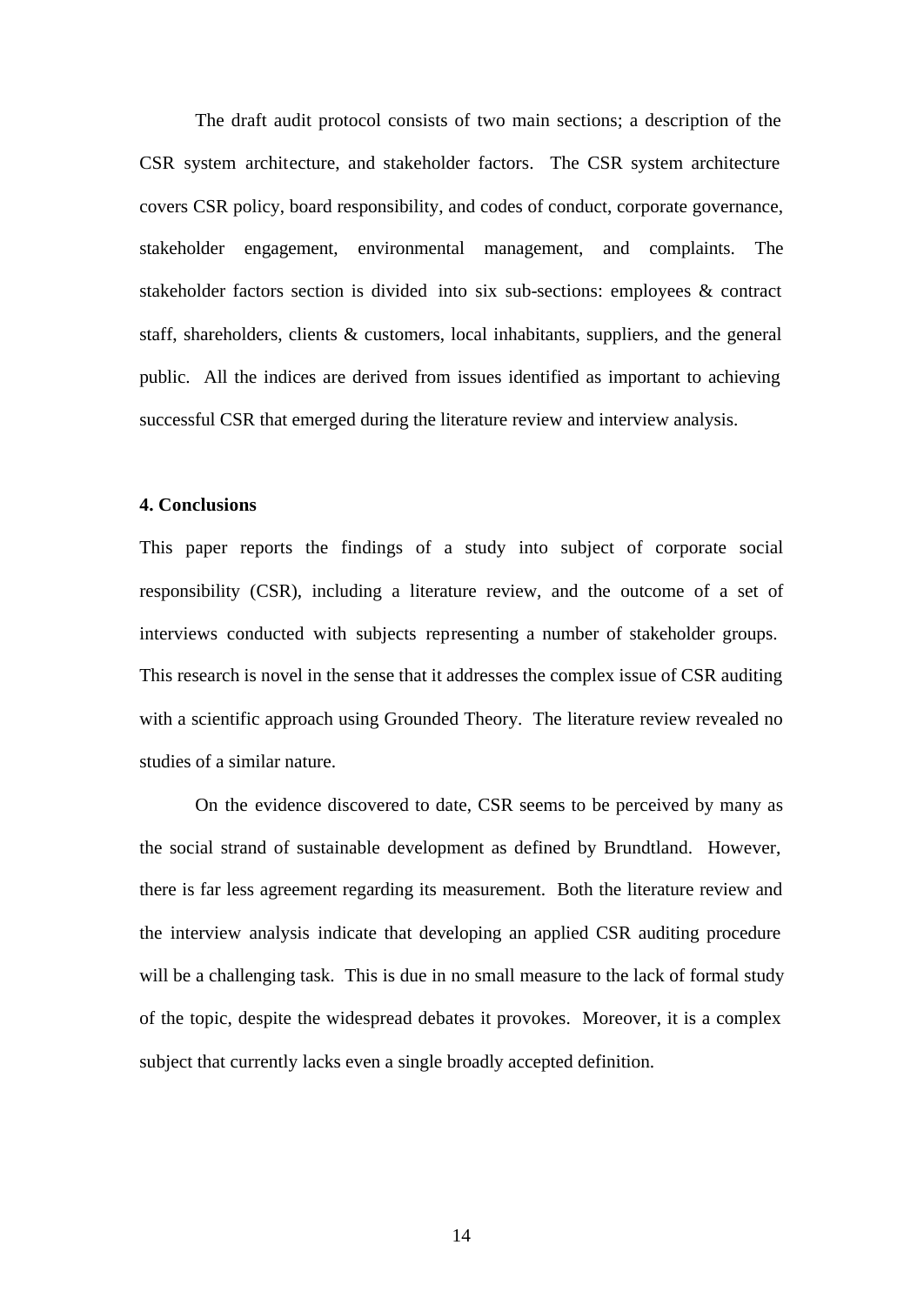The following items were highlighted by the research as crucial points to be considered in developing a CSR auditing system:

- The inclusion of all significant stakeholder groups in the auditing process
- Diversity in individual perceptions of CSR
- The problem of negative screening
- The shortcomings of the 'tick-box' approach to auditing CSR
- The requirement that the measurement of CSR should be both quantitative and qualitative in nature
- The six key elements to the achievement of successful CSR are perceived as:
	- o Good stakeholder management
	- o Good corporate leadership
	- o Greater priority for CSR at board level
	- o Integration of CSR into corporate policy
	- o Regulation at the national and international level
	- o Active involvement of, and good coordination between, government business, NGOs and civil society

A concept for a proposed CSR auditing system has then been developed in this research, which incorporates the key issues identified in the literature review and the interview analysis noted above. The concept derived from the project findings is intended to be a product that can be applied in practice as the basis for developing a CSR auditing system. The practicality and the appropriateness of the draft audit protocol were confirmed at the one-day workshop with personnel experienced in environmental audit held to review the product.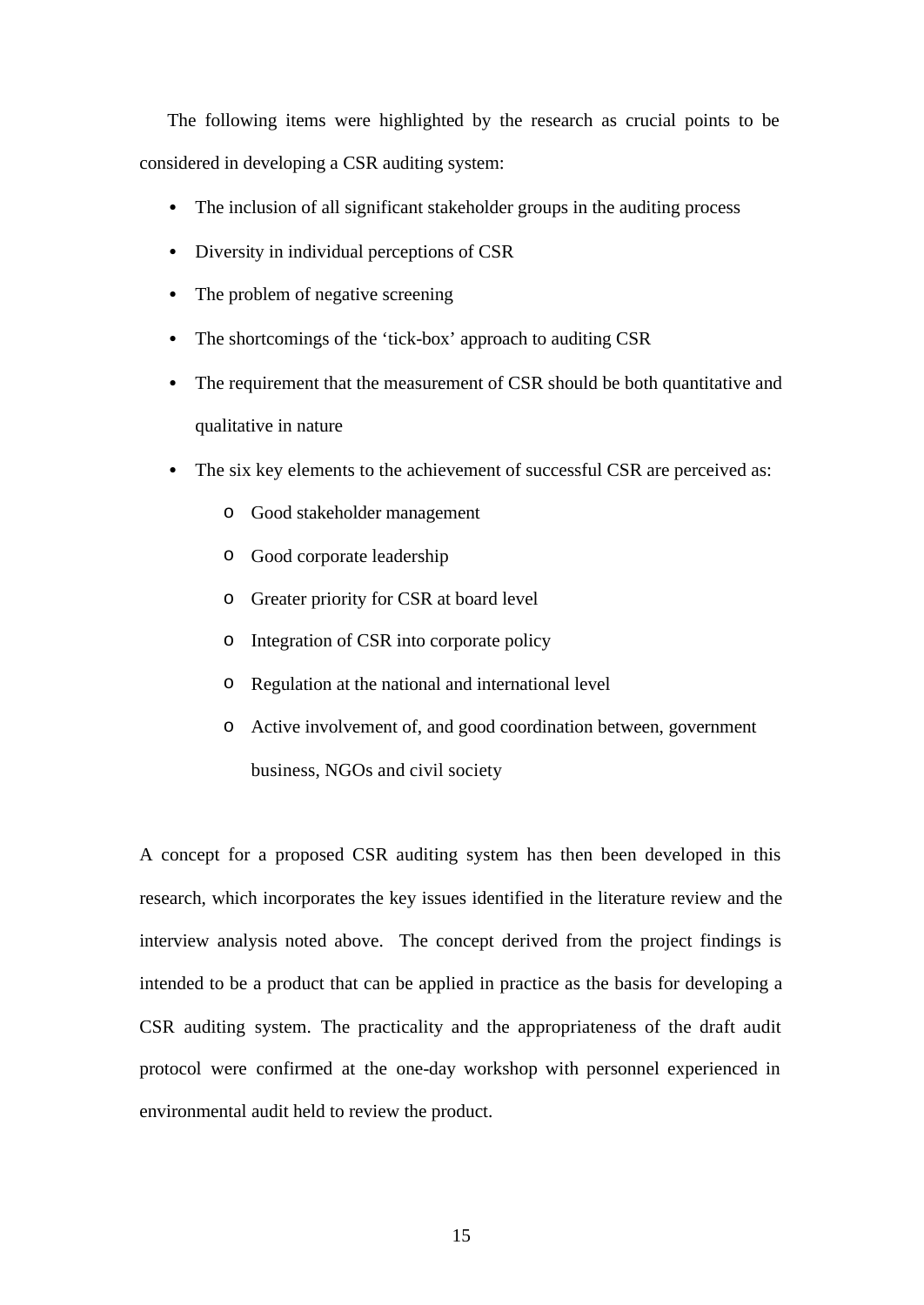The findings of the literature review and the interview analysis in this research suggest that although creating a new CSR audit protocol is a challenging task, it is nonetheless possible. In response to this challenge, this study has resulted in the creation of a draft audit protocol, derived from the project results and intended to be readily adapted for use in practice.

The fact remains that it would be technically demanding to conduct a CSR audit even with the prospective audit protocol because of the complexity of the subject, and in real terms this may require that specific training be given to auditors. In particular, the assessment of some indices would be dependent on auditors' own judgment and experience because of the nature of the subject. Moreover, the draft audit protocol needs the refinement that only comes with testing. Therefore, further improvement and trials by auditors in a pilot study will be required before the system can be fully implemented. Auditors should be interviewed after the pilot study to determine whether the audit protocol is practical in use, both in terms of the application of each index and its associated evidence, and the degree to which it is manageable as a process that must be completed in a limited time. The generality of application of each index to any type of organization should also be determined.

This has been a study undertaken with modest resources. To enhance the descriptive power of its findings and further explore the utility of the draft audit product, it is suggested that the sample size of interviewees should be increased. Capturing the views of small and medium size enterprises concerning CSR would also be a useful exercise, as they form the vast majority of the UK industries, and are therefore a sector with potentially much to gain from CSR enhancements. It is further suggested that for the improvement of the CSR audit protocol, the views of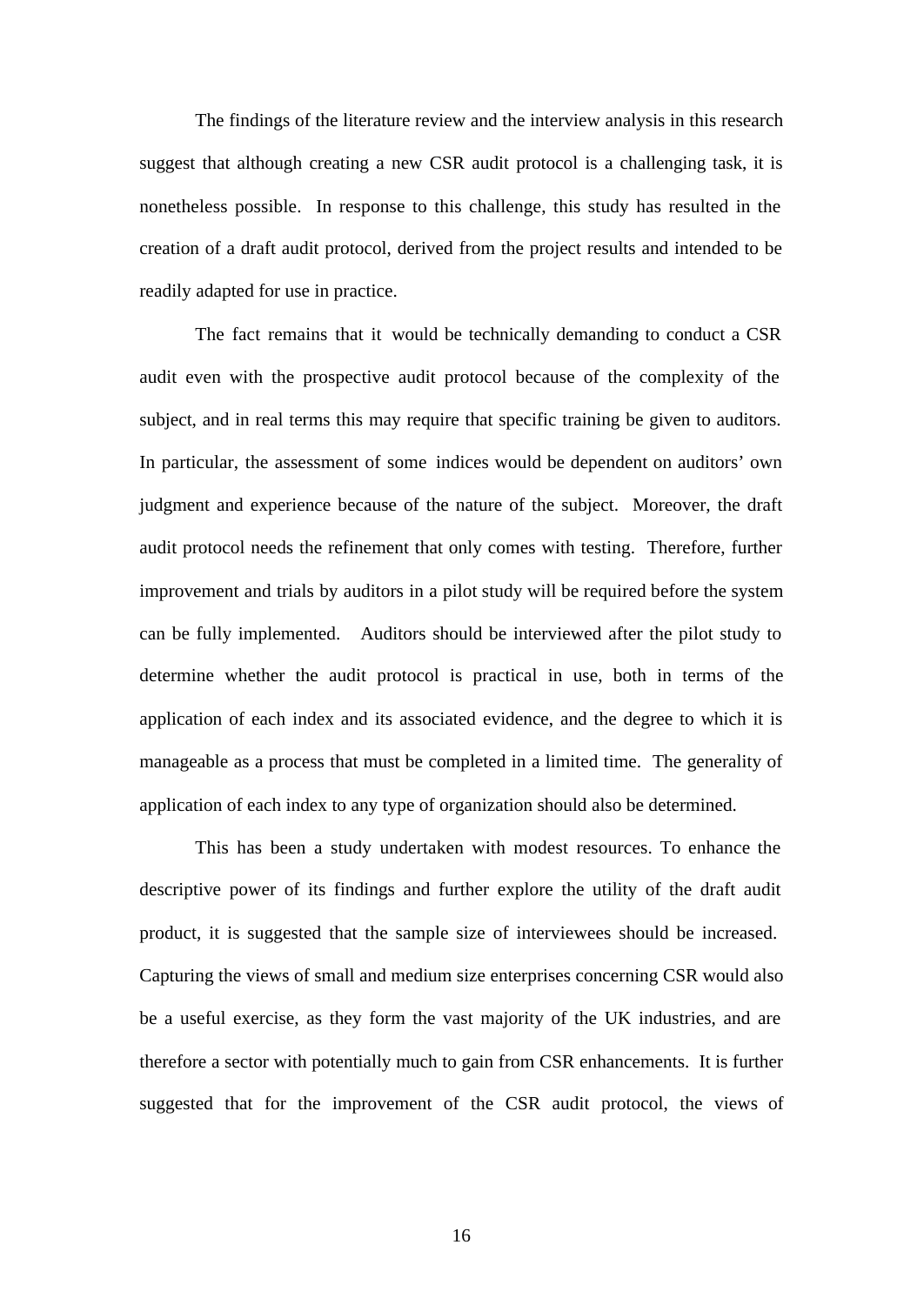stakeholders should be canvassed to identify their respective perceptions of its utility and probity.

#### **Acknowledgements**

This research was undertaken on behalf of the British Safety Council as part of their Fellowship programme at the Judge Institute of Management, University of Cambridge. We are indebted to the following individuals for their suggestions and advice during the course of this project: Mark Birchall, Ian Fraser, and Mike Lachowicz from the British Safety Council. Dr Paul Pritchard made some very useful comments on this complex and emotive subject from the perspective of his long experience in risk management. We would also like to thank those who spent significant time participating in interviews, including, Polly Courtice, Peter Frankental, Matthew Gorman, Mike King, David Ratcliffe, Janet Williamson, and others who desired to be anonymous. Their kind contributions towards this research are gratefully appreciated.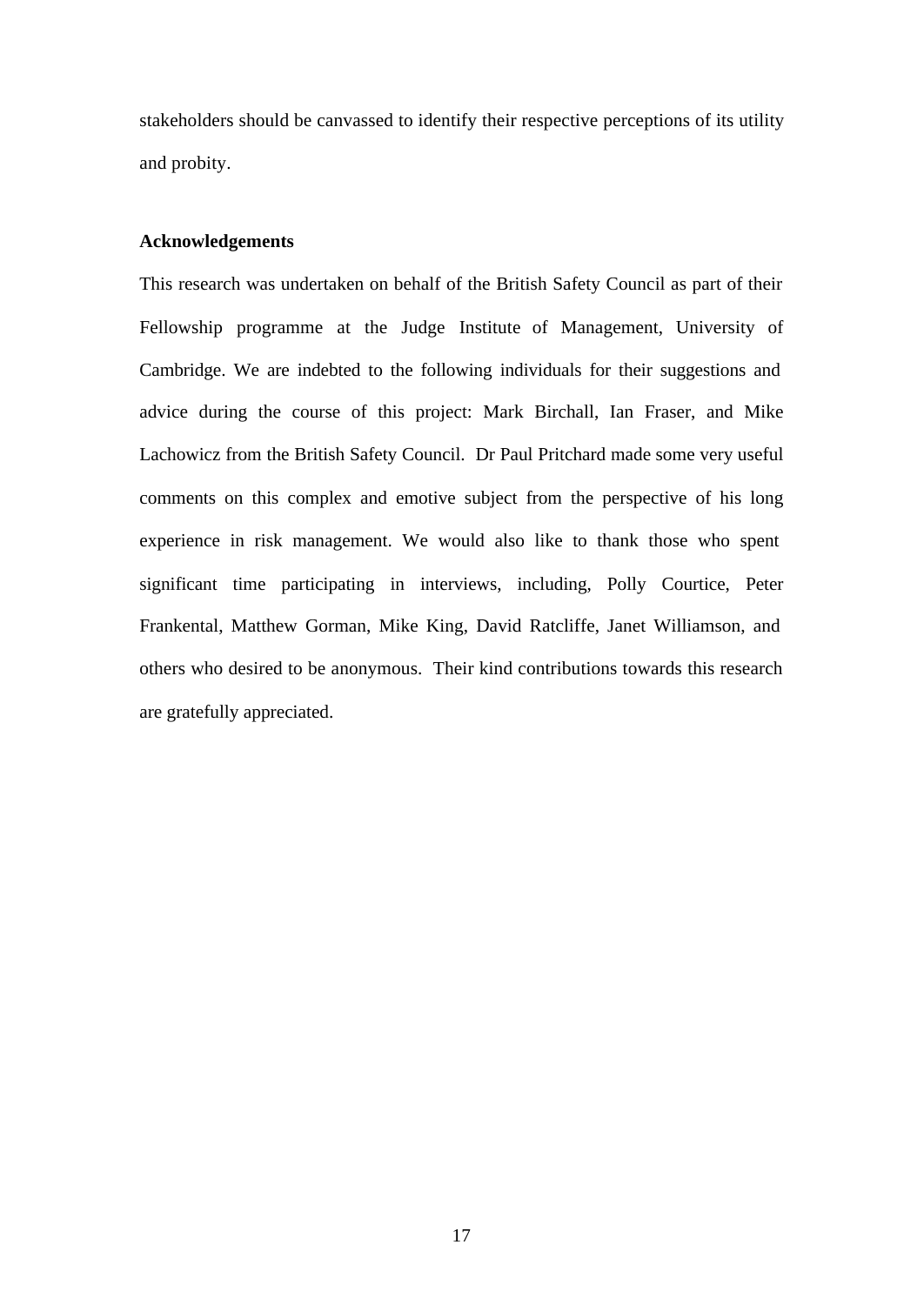## **Appendix**

A sample page from the proposed audit protocol

#### 2.03 Clients and customers

### 2.031 Client/Customer relations

| Index 2.031a: the organization has systems that assess the efficiency and   E/R/D<br>quality of client/customer relations. |                                                                                                                 |                    |
|----------------------------------------------------------------------------------------------------------------------------|-----------------------------------------------------------------------------------------------------------------|--------------------|
| Evidence                                                                                                                   | Written documents reporting assessment of client/customer<br>relations within the 12 months prior to the audit. | Numerical<br>value |
| Evidence<br>location                                                                                                       |                                                                                                                 |                    |

### 2.032 Responsibility

| Index 2.032a: the organization fulfills its responsibility to provide goods<br>and services to its clients and customers at the quality standard they<br>require. | E/R/D                                                                                                                                                                                                                                                                                                                         |                    |
|-------------------------------------------------------------------------------------------------------------------------------------------------------------------|-------------------------------------------------------------------------------------------------------------------------------------------------------------------------------------------------------------------------------------------------------------------------------------------------------------------------------|--------------------|
| Evidence                                                                                                                                                          | i. Brief telephone survey with clients requesting information<br>on whether goods and services are supplied at the appropriate<br>standard.<br>ii. Documentation from the organization's quality<br>management system reporting success rates in meeting quality<br>standards and identifying measures to address shortfalls. | Numerical<br>value |
| Evidence<br>location                                                                                                                                              |                                                                                                                                                                                                                                                                                                                               |                    |

### 2.033 Transparency

| Index 2.033a: the organization is explicit to its clients and customers in | E/R/D                                                       |           |
|----------------------------------------------------------------------------|-------------------------------------------------------------|-----------|
| the description, price and specification of its goods and services.        |                                                             |           |
| Evidence                                                                   | i. Representative sample of product descriptions in         | Numerical |
|                                                                            | advertisements and other documentation.                     | value     |
|                                                                            | ii. Comments on this subject raised during brief telephone  |           |
|                                                                            | survey with customers (refer 2.032 a).                      |           |
|                                                                            | iii. Written complaints referring to the description, price |           |
|                                                                            | and specification of the organization's goods and services. |           |
| Evidence                                                                   |                                                             |           |
| location                                                                   |                                                             |           |

**Notes** 

<sup>1</sup> Cited in a report by Business in the Environment (Hopkins 2000).

<sup>2</sup>An example of this is the voluntary European Eco-Management and Audit Scheme (EMAS),

established by the European Union.

#### **References**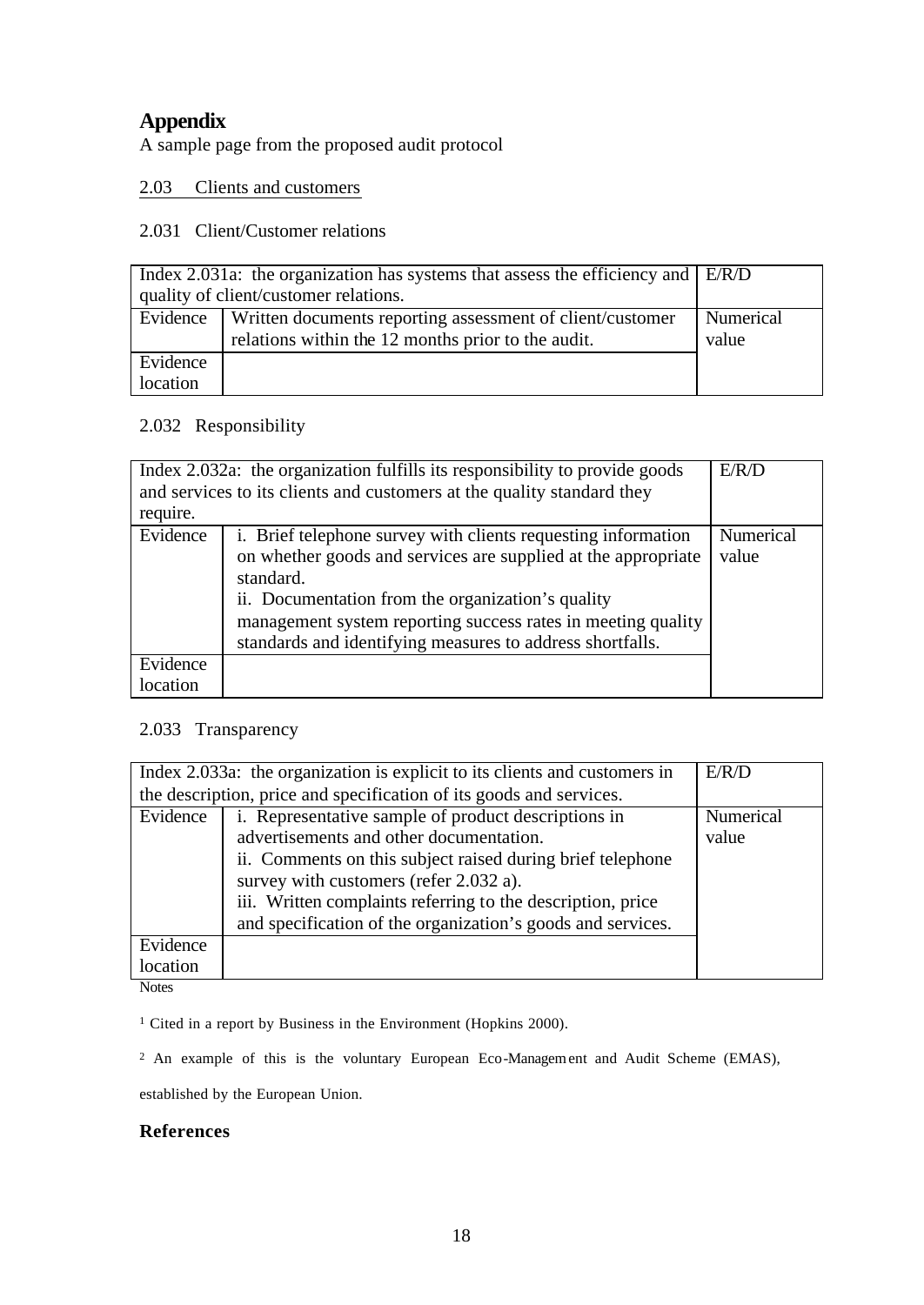- Brundtland, G. (eds.): 1987, Out Common Future: the World Commission on Environment and Development (Oxford University Press, Oxford).
- Elkington, J.: 1997, Cannibals with folks: the triple bottom line of  $21<sup>st</sup>$  century business (Capstone, London).
- Glaser, B.G. and Strauss, A.L.: 1967, The discovery of Grounded Theory: strategy for Qualitative Research (Weidenfed and Nicolson).
- Gonella, C., Pilling, A., and Zadek, S.: 1998, Making values count: contemporary experience in social and ethical accounting, auditing, and reporting (ACCA, London).
- Hess, D.: 1999 'Social Reporting: A reflexive law approach to corporate social responsiveness' Journal of Corporate Law, Fall, 25 (1), 41-85.
- Hopkins, M.: 2000, 'The measurement of corporate social responsibility' MHC International Limited News November 2000.
- Kok, P., van der Wiele, T., McKenna, R., and Brown, A.: 2001, 'A Corporate Social Responsibility Audit within a Quality management Framework' Journal of Business Ethics, 31, 285-297.
- Maignan, I and Raltson, D. A.: 2002, 'Corporate Social Responsibility in Europe and the US: Insights from businesses' self-presentations' Journal of International Business Studies, 3rd Quarter, 33 (3), 497.
- McIntosh, M., Leipziger, D., Jones, K., and Goleman, G.: 1998, Corporate Citizenship: successful strategies for responsible companies (FT, London).

SustainAbility: 1999, The social reporting report (SustainAbility, London).

Sethi, S.P.: 1975, 'Dimensions of corporate social performance: an analytical framework' California Management Review Spring, 17 (3).